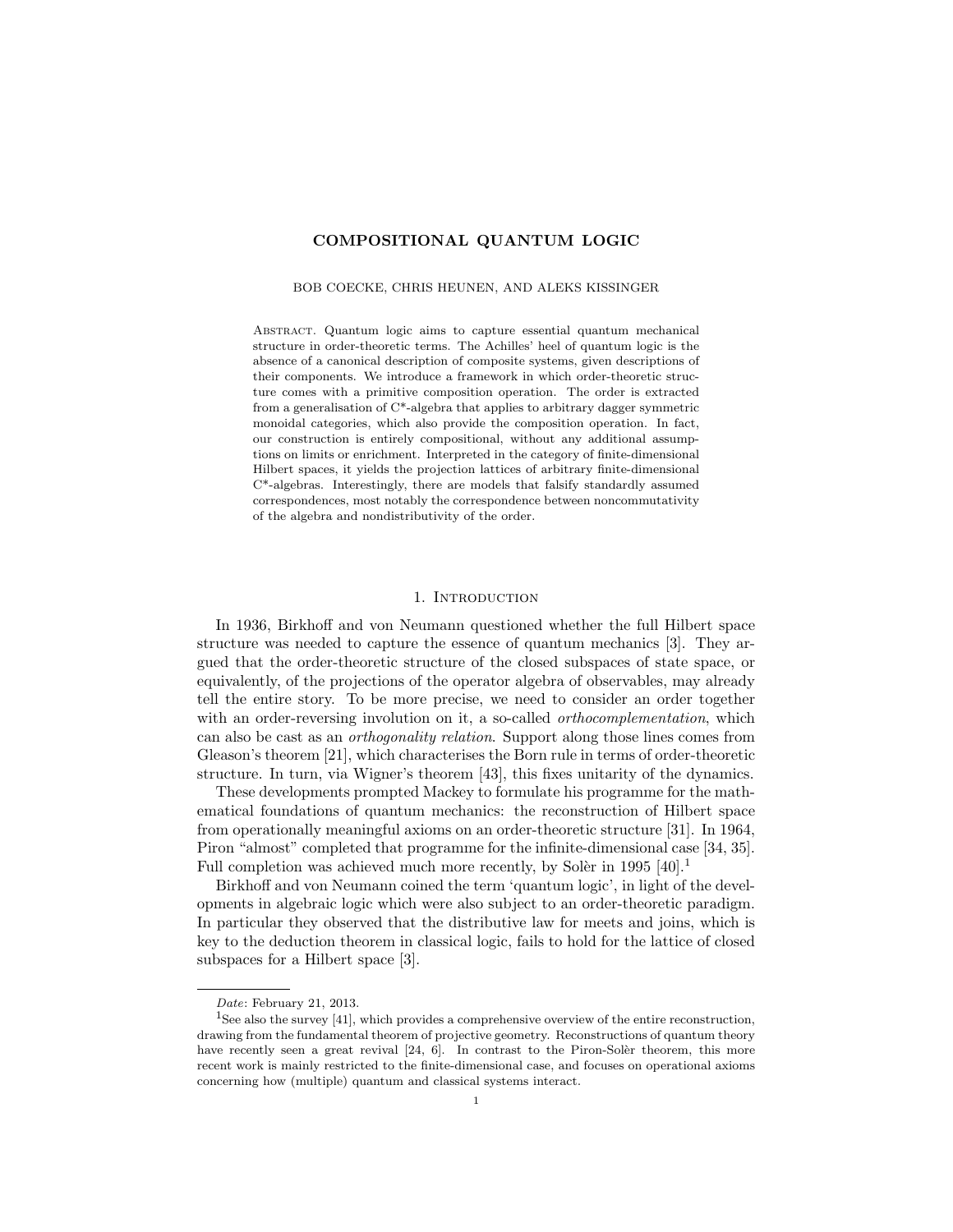This failure of distributivity and hence the absence of a deduction theorem resulted in rejection of the quantum 'logic' idea by a majority of logicians. However, while the name quantum logic was retained, many of its researchers also rejected the direct link to logic, and simply saw quantum logic as the study of the ordertheoretic structure associated to quantum phenomena, as well as other structural paradigms that were proposed thereafter [20, 30].

The quantum logic paradigm. In the Mackey-Piron-Soler reconstruction, the elements of the partially ordered set become the projections on the resulting Hilbert space, that is, the self-adjoint idempotents of the algebra of operators on the Hilbert space:

$$
(1) \t\t\t p \circ p = p, \t\t p^{\dagger} = p.
$$

Conversely, the ordering can be recovered from the composition structure on these projections:

$$
(2) \t\t\t\t\t p \leq q \iff p \circ q = p,
$$

and the orthogonality relation can be recovered from it, too:

$$
(3) \t\t\t p \perp q \iff p \circ q = 0.
$$

In fact, the reconstruction does not produce Hilbert space, but Hilbert space with superselection rules. That is, depending on the particular nature of the ordering that we start with, it either produces quantum theory or classical theory, or combinations thereof.

The presence of "quantumness" is famously heralded in order-theoretic terms by the failure of the distributive law, giving rise to the following comparison.

classical  
quantum 
$$
\approx
$$
  $\frac{\text{distributive}}{\text{nondistributive}}$ 

This translates as follows to the level of operator algebra.

$$
\frac{\text{classical}}{\text{quantum}} \quad \simeq \quad \frac{\text{commutative}}{\text{noncommutative}}
$$

Thus, the combination yields the following slogan.

(4) distributive  
\n*nondistributive* 
$$
\simeq \frac{\text{commutative}}{\text{noncommutative}}
$$

This is indeed the case for the projection lattices of arbitrary von Neumann algebras: the projection lattice is distributive if and only if the algebra is commutative [36, Proposition 4.16], and has been a guiding thought within the quantum structures research community.

Categorical quantum mechanics. More recently, drawing on modern developments in logic and computer science, and mainly a branch called type-theory, Abramsky and Coecke introduced a radically different approach to quantum structures that has gained prominence, which takes compositional structure as the starting point [1]. Proof-of-concept was provided by the fact that many quantum information protocols which crucially rely on the description of compound quantum systems could be very succinctly derived at a high level of abstraction.

In what is now known as categorical quantum mechanics, composition of systems is treated as a primitive connective, typically as a so-called dagger symmetric monoidal category. Additional axioms may then be imposed on such categories to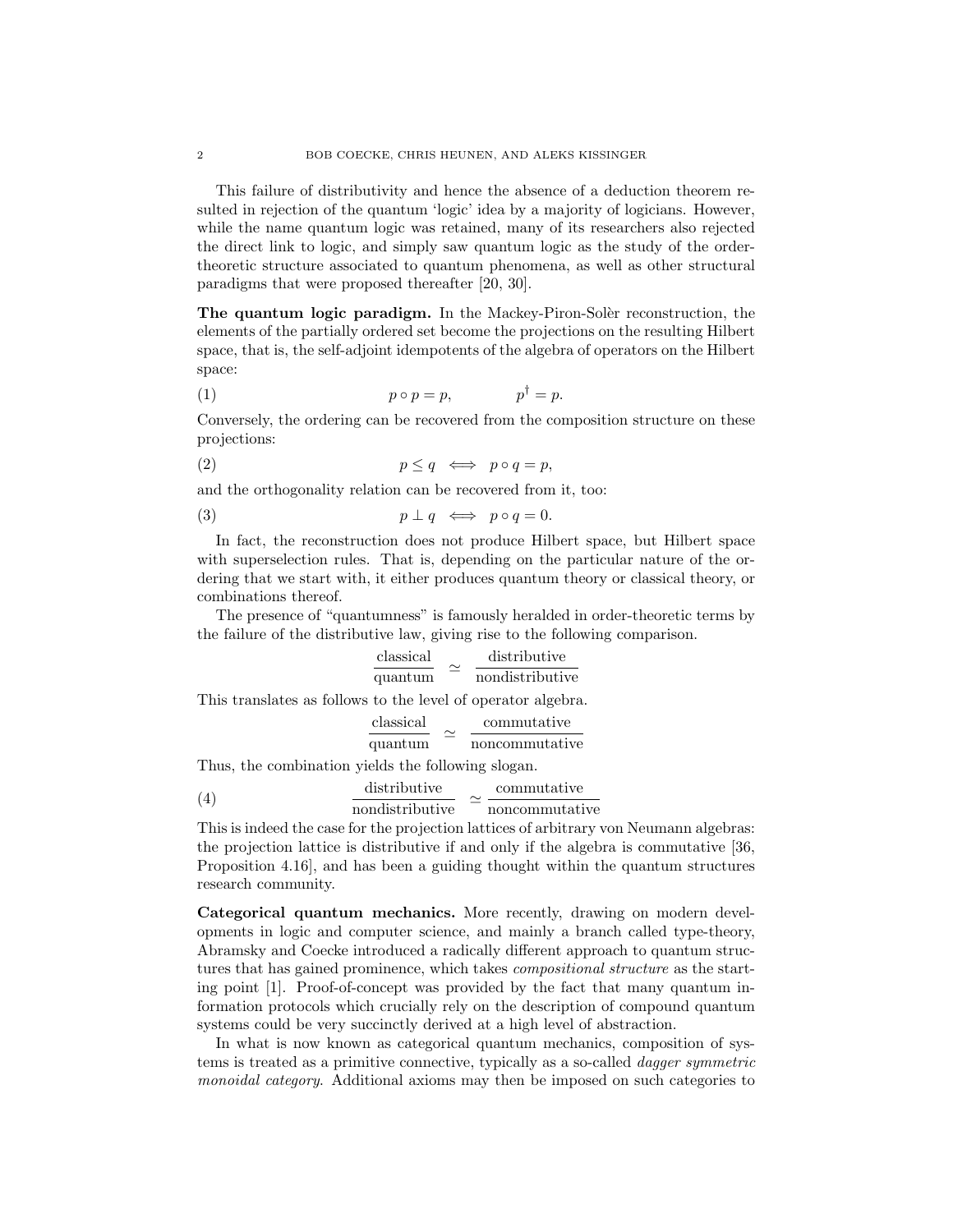capture the particular nature of quantum compoundness. In other words, a set of equations that axiomatise the Hilbert space tensor products is generalised to a broad range of theories. Importantly, at no point is an underlying vector-space like structure assumed.

In contrast to quantum logic, this approach led to an abstract language with high expressive power, that enabled one to address concretely posed problems in the area of quantum computing (see e.g.  $[4, 12, 18, 27]$ ) and quantum foundations (see e.g. [9]), and that has even led to interesting connections between quantum structures and the structure of natural language [16, 8].

One of the key insights of this approach is the fact that many notions that are primitive in Hilbert space theory, and hence quantum theory, can actually be recovered in compositional terms. For example, given the pure operations of a theory, one can define mixed operations in purely compositional terms, which together give rise to a new dagger symmetric monoidal category [37]. We will refer to this construction, as (Selinger's) CPM–construction. While this construction applies to arbitrary dagger symmetric monoidal categories (as shown in [7, 10]), Selinger also assumed compactness [29], something that we will also do in this paper. These structures are called dagger compact categories.

Another example, also crucial to this paper, is the fact that orthonormal bases can be expressed purely in terms of certain so-called dagger Frobenius algebras, which only rely on dagger symmetric monoidal structure [15, 2]. In turn, these dagger Frobenius algebras enable one to define derived concepts such as stochastic maps. All of this still occurs within the language of dagger symmetric monoidal categories [14]. We will refer to this construction as the Stoch–construction. Similarly, finite-dimensional C\*-algebras can also be realised as certain dagger Frobenius algebras, internal to the dagger compact category of finite-dimensional Hilbert spaces and linear maps, the tensor product, and the linear algebraic adjoint [42].

Recently [11], the authors proposed a construction, called the  $\mathbb{CP}^*$ -construction, that generalises this correspondence to certain dagger Frobenius algebras in arbitrary dagger compact caterories. At the same time, this construction unifies the CPM–construction and the Stoch-construction, starting from a given dagger compact category. The resulting structure is an abstract approach to classical-quantum interaction, with Selinger's CPM–fragment playing the role of the "purely quantum", and the abstract stochastic maps fragment playing the role of the "purely classical".<sup>2</sup>

Overview of this paper. In this paper, we take this framework of "generalised C\*-algebras" as a starting point, and investigate the structure of the dagger idempotents. We will refer to these as in short as projections too, since these dagger idempotents provide the abstract counterpart to projections of concrete C\*-algebras.

We show that, just as in the concrete case, one always obtains a partially ordered set with an orthogonality relation. However, equation (4) breaks down in general. More specifically, in the dagger compact category of sets and relations with the Cartesian product as tensor and the relational converse as the dagger, there are commutative algebras with nondistributive projection lattices.

<sup>2</sup>There is an earlier unification of the CPM–construction and the Stoch-construction [38], into which our construction faithfully embeds, see [11]. However, this construction does not support the interpretation of "generalised C\*-algebras" [11].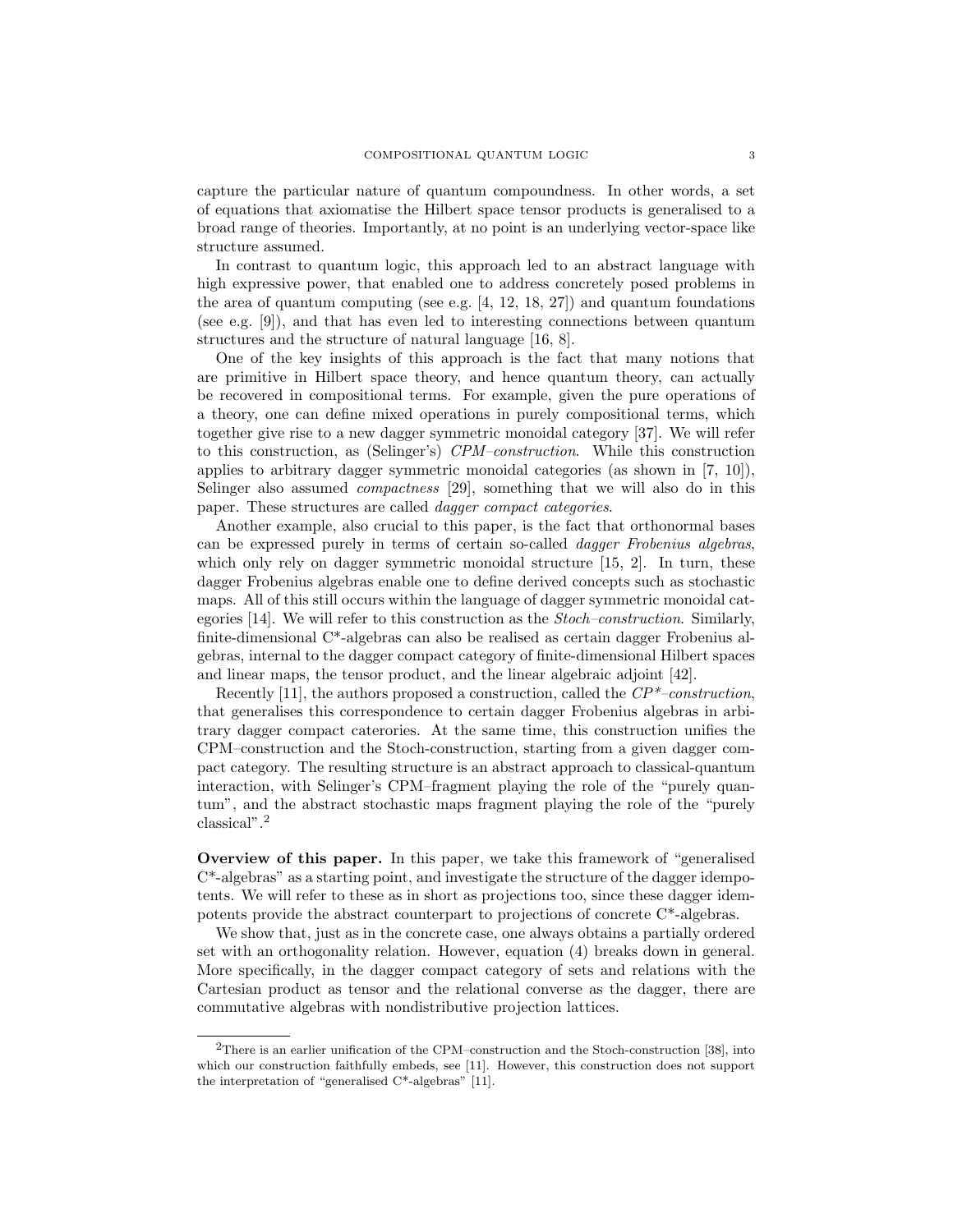As mentioned above, the upshot of our approach is that it resolves a problem that rendered quantum logic useless for modern purposes: providing an order structure representing compound systems at an abstract level, given the ones describing the component systems. Since we start with a category with monoidal structure, of course composition for objects is built in from the start, and it canonically lifts to algebras thereon. Let us emphasise that our framework relies solely on dagger categorical and compositional structure: the (sequential) composition of morphisms, and the (parallel) tensor product of morphisms. This is a key improvement over previous work [22, 26, 23, 28] that combines order-theoretic and compositional structure.<sup>3</sup>

#### 2. Background

For background on symmetric monoidal categories we refer to the existing literature on the subject [13]. In particular we will rely on their graphical representations, which are surveyed in [39].

Diagrams will be read from bottom to top. Wires represent the objects of the category, while boxes or dots or any other entity with incoming and outcoming wires – possibly none – represents a morphism, and their type is determined by the respective number of incoming and outgoing wires. The directions of arrows on wires represent *duals* of the compact structure.

Our main objects of study are symmetric Frobenius algebras, defined as follows. Let us emphasise that this is a larger class of Frobenius algebra than just the commutative ones, which previous works on categorical quantum mechanics have mainly considered.

**Definition 2.1.** Let  $(C, \otimes, I)$  be a symmetric monoidal category which carries a dagger structure, that is, an identity-on-objects contravariant involutive endofunctor  $\dagger : \mathbf{C}^{op} \to \mathbf{C}$ . A Frobenius algebra in C is an object A of C together with morphisms

$$
\mathop{\text{A}}\limits^{\bullet} : A \otimes A \to A \qquad \mathop{\text{A}}\limits^{\bullet} : I \to A \qquad \mathop{\text{A}}\limits^{\bullet} : A \to A \otimes A \qquad \mathop{\text{A}}\limits^{\bullet} \mathop{\text{A}}\limits^{\bullet} : A \to I
$$

satisfying the following equations, called *associativity* (top), *coassociativity* (bottom), (co)unitality, and the Frobenius condition:



A Frobenius algebra is symmetric when the following equations hold:

| ᄾ | = |  |
|---|---|--|
|   |   |  |

 $3$ The construction in [22] needs the rather strong extra assumption of dagger biproducts, while the construction in [26] requires the weaker assumption of dagger kernels. The intersection of both constructions can be made to work, provided one additionally assumes a weak form of additive enrichment [23].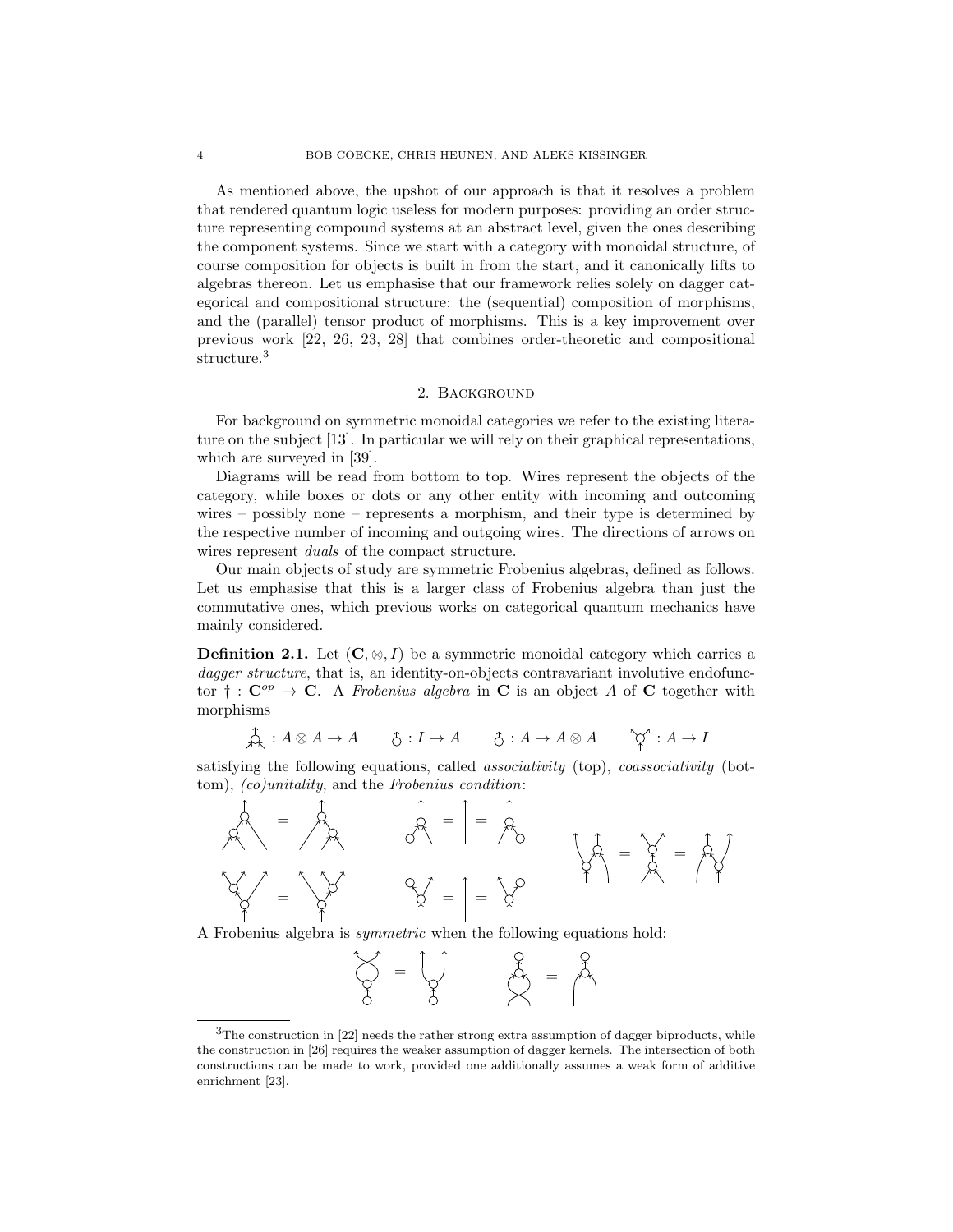A dagger Frobenius algebra is a Frobenius algebra that additionally satisfies the following equation:

$$
\hat{\varphi}^{\prime} = \left(\begin{array}{c} \hat{\mathcal{A}} \end{array}\right)^{\dagger} \qquad \qquad \varphi = \left(\begin{array}{c} \hat{\mathcal{A}} \end{array}\right)^{\dagger}
$$

Symbolically, we denote the *multiplication of two points*  $p, q: I \rightarrow A$ , that is,

$$
\mathop{\mathcal{A}}\limits^{\mathcal{A}} \circ (p \otimes q) \colon I \to A ,
$$

as  $p \cdot q$ . Also, since the multiplication fixes its unit, and the dagger fixes the comultiplication given the multiplication, we will usually represent our algebras as  $(A, \overrightarrow{A},).$ 

Remark 2.2. In [11], rather than symmetry, the stronger condition of normalisabil $ity$  is used. As this condition implies symmetry for dagger Frobenius algebras [11, Theorem 2.6], the results in this paper apply unchanged to normalisable Frobenius algebras.

We write **FHilb** for the category of finite-dimensional Hilbert spaces and linear maps, with the tensor product as the monoidal structure, and linear adjoint as the dagger.

**Theorem 2.3** ([42]). Symmetric dagger Frobenius algebras in **FHilb** are in 1-to-1  $correspondence with finite-dimensional C*-algebras.$ 

Recall that FHilb is a compact category [29], that is, we can coherently pick a compact structure on each object as follows. If  $H$  is a Hilbert space and  $H^*$  is its conjugate space, the triple:

$$
\left(\mathcal{H}, \ \epsilon_{\mathcal{H}}\colon \mathbb{C}\to \mathcal{H}^*\otimes \mathcal{H} \colon \mathbb{1}\mapsto \sum_i\ket{i}\otimes\ket{i}, \ \eta_{\mathcal{H}}\colon \mathcal{H}\otimes \mathcal{H}^*\to \mathbb{C}\colon \ket{\psi}\otimes\ket{\phi}\mapsto \langle\psi|\phi\rangle\right)
$$

is a compact structure which can be shown to be independent of the choice of basis–see [13] for more details. We depict the maps  $\epsilon_{\mathcal{H}}$  and  $\eta_{\mathcal{H}}$  respectively as:

$$
\cup \qquad \qquad \cap
$$

and compactness means that they satisfy:

$$
\text{supp} \quad \text{supp} \quad \text{supp} \quad \text{supp} \quad \text{supp} \quad \text{supp} \quad \text{supp} \quad \text{supp} \quad \text{supp} \quad \text{supp} \quad \text{supp} \quad \text{supp} \quad \text{supp} \quad \text{supp} \quad \text{supp} \quad \text{supp} \quad \text{supp} \quad \text{supp} \quad \text{supp} \quad \text{supp} \quad \text{supp} \quad \text{supp} \quad \text{supp} \quad \text{supp} \quad \text{supp} \quad \text{supp} \quad \text{supp} \quad \text{supp} \quad \text{supp} \quad \text{supp} \quad \text{supp} \quad \text{supp} \quad \text{supp} \quad \text{supp} \quad \text{supp} \quad \text{supp} \quad \text{supp} \quad \text{supp} \quad \text{supp} \quad \text{supp} \quad \text{supp} \quad \text{supp} \quad \text{supp} \quad \text{supp} \quad \text{supp} \quad \text{supp} \quad \text{supp} \quad \text{supp} \quad \text{supp} \quad \text{supp} \quad \text{supp} \quad \text{supp} \quad \text{supp} \quad \text{supp} \quad \text{supp} \quad \text{supp} \quad \text{supp} \quad \text{supp} \quad \text{supp} \quad \text{supp} \quad \text{supp} \quad \text{supp} \quad \text{supp} \quad \text{supp} \quad \text{supp} \quad \text{supp} \quad \text{supp} \quad \text{supp} \quad \text{supp} \quad \text{supp} \quad \text{supp} \quad \text{supp} \quad \text{supp} \quad \text{supp} \quad \text{supp} \quad \text{supp} \quad \text{supp} \quad \text{supp} \quad \text{supp} \quad \text{supp} \quad \text{supp} \quad \text{supp} \quad \text{supp} \quad \text{supp} \quad \text{supp} \quad \text{supp} \quad \text{supp} \quad \text{supp} \quad \text{supp} \quad \text{supp} \quad \text{supp} \quad \text{supp} \quad \text{supp} \quad \text{supp} \quad \text{supp} \quad
$$

Each symmetric dagger Fobenius algebra also canonically induces a 'self-dual' compact structure. The cups and caps of this compact structure are given by:

$$
{}^t\!{\mathcal{O}}^j:=\bigvee_{\beta} \qquad \qquad \rho\circ_{\!\!j}:=\bigwedge_{\beta} \;,\qquad
$$

and one easily verifies that it follows from the axioms of a symmetric Frobenius algebra that the required 'yanking' conditions hold:

= = .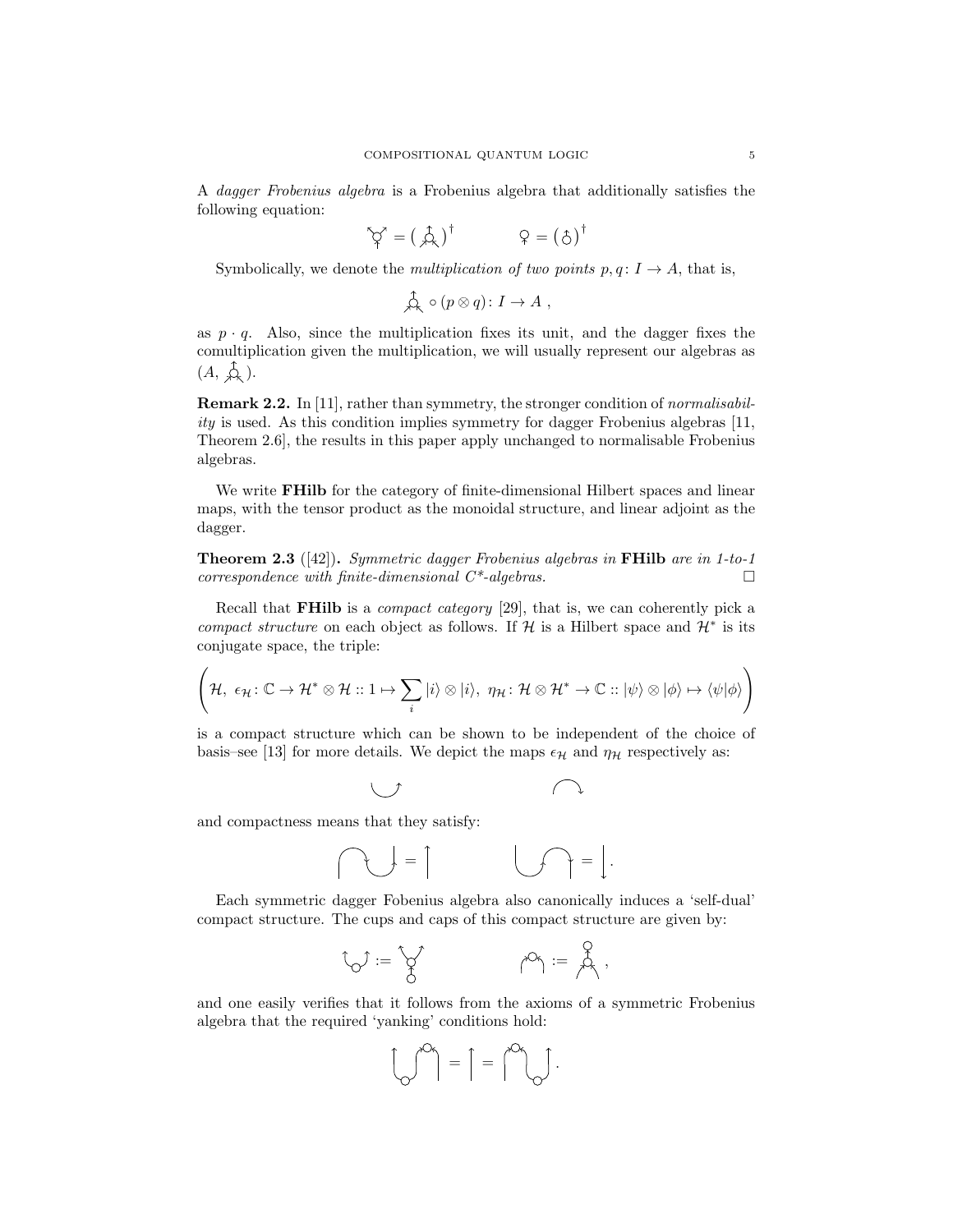### 3. Abstract projections

A projection of a  $C^*$ -algebra is a  $*$ -idempotent. In this section we will recast this definition in light of Theorem 2.3, that is, we will identify what these projections are when a C\*-algebra is presented as a symmetric dagger Frobenius algebra in FHilb, as in [42].

We claim that the projections of a C\*-algebra arise as points  $p: I \to \mathcal{H}$  satisfying:

(5) = p p p = p

where the symmetric dagger Frobenius algebra is the one induced by Theorem 2.3. Note that the first condition is simply idempotence of  $\hat{\mathcal{L}}$  -multiplication of points, and the second one is self-conjugateness with respect to the compact structure induced by the symmetric dagger Frobenius algebra. Symbolically, we denote this conjugate of  $p$  as  $p^*$ .

A C\*-algebra is realised as a symmetric dagger Frobenius algebra as follows. Each finite dimensional C\*-algebra decomposes as a direct sum of matrix algebras. These can then be represented as *endomorphism monoids*  $\text{End}(\mathcal{H})$  in **FHilb**, which are triples of the following form:

$$
\Big({\mathcal H}^* \otimes {\mathcal H}\,\, ,\,\, 1_{{\mathcal H}^*} \otimes \eta_{\mathcal H} \otimes 1_{\mathcal H}: ({\mathcal H}^* \otimes {\mathcal H}) \otimes ({\mathcal H}^* \otimes {\mathcal H}) \to {\mathcal H}^* \otimes {\mathcal H}\,\, ,\,\, \varepsilon_{\mathcal H}: {\mathbb C} \to {\mathcal H}^* \otimes {\mathcal H} \Big)\,\, ,
$$

Diagrammatically, for an endomorphism monoid the multiplication and its unit respectively are:



The elements  $\rho : \mathbb{C}^n \to \mathbb{C}^n$  of the matrix algebra are then represented by underlying points:

$$
p_{\rho} := \left\lfloor \begin{array}{c} \uparrow \\ \hline \rho \\ \hline \end{array} \right\rfloor : \mathbb{C} \to (\mathbb{C}^n)^* \otimes \mathbb{C}^n
$$

By compactness, each point of type  $\mathbb{C} \to (\mathbb{C}^n)^* \otimes \mathbb{C}^n$  is of this form. By Theorem 2.3 we know that all symmetric dagger Frobenius algebras in FHilb arise in this manner.

We can now verify the above stated claim on how the projections of a  $C^*$ -algebra arise in this representation. For these points  $p<sub>\rho</sub>$  the conditions of equation (5) respectively become:



that is, using again compactness,  $\rho \circ \rho = \rho = \rho^{\dagger}$ , i.e. *idempotence* and *self*adjointness.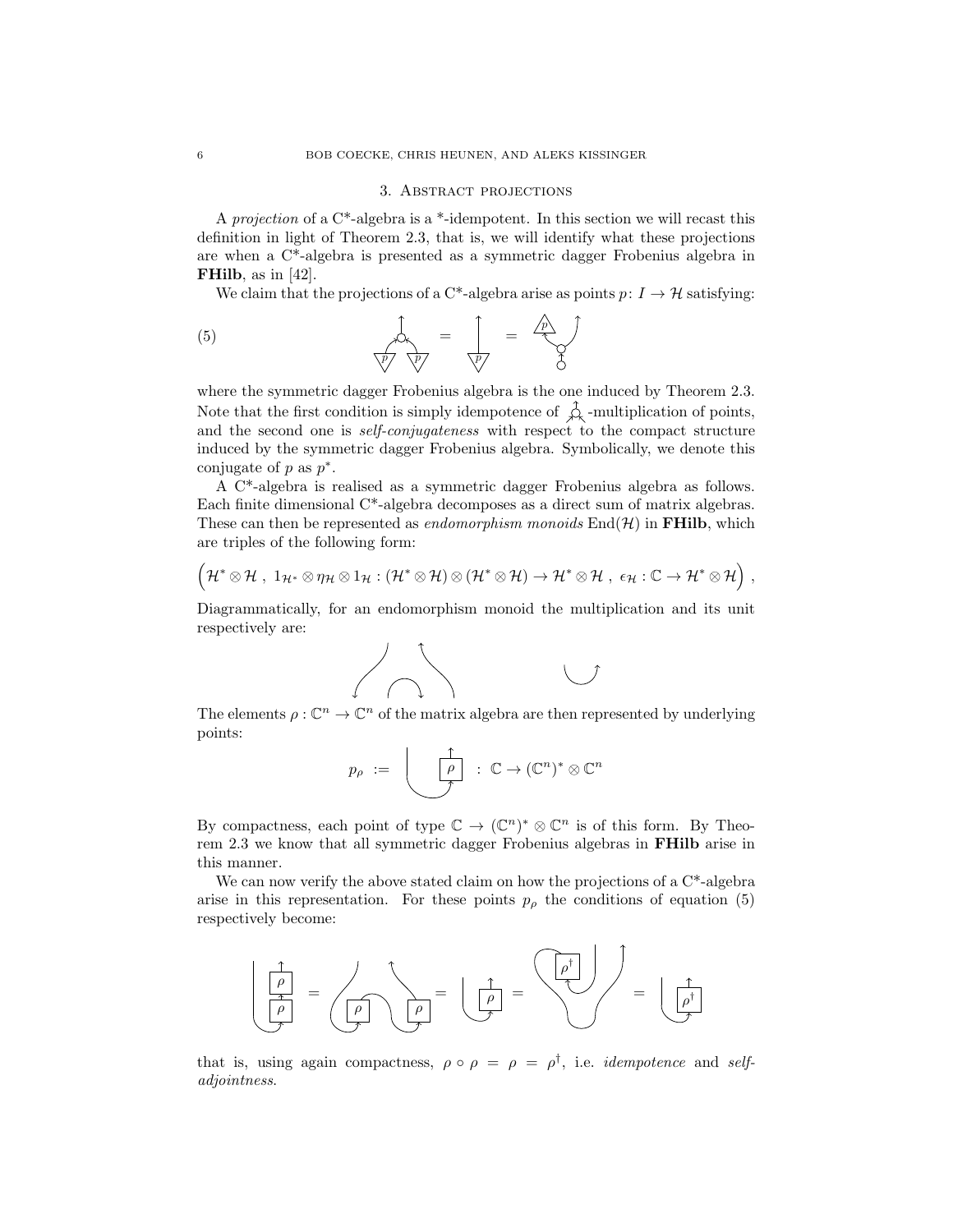We can now generalise the definition of projection to points  $p: I \rightarrow A$  to arbitrary symmetric dagger Frobenius algebras  $(A, \hat{\mathcal{A}})$  in any dagger symmetric monoidal category.

**Definition 3.1.** A projection of a symmetric dagger Frobenius algebra  $(A, \n\zeta)$ in a dagger symmetric monoidal category C is a morphism  $p: I \rightarrow A$  satisfying equations (5).

The next section studies the structure of these generalised projections of abstract C\*-algebras.

Before that, we compare abstract projections to copyable points. These played a key role for commutative abstract C\*-algebras, because they correspond to the elements of an orthonormal basis that determines the algebra [15]. However, as we will now see, in the noncommutative case, there simply do not exist enough copyable points (whereas the projections do have interesting structure, as the next section shows). Recall that a point  $x: I \to A$  is *copyable* when the following equation is satisfied.

(6) = x x x

Lemma 3.2. Copyable points of symmetric dagger Frobenius algebras are central. Proof. Graphically:

$$
\mathcal{A}_{\mathcal{A}} = \left(\mathcal{A}_{\mathcal{A}}\right)^{2} = \left(\mathcal{A}_{\mathcal{A}}\right)^{2} = \left(\mathcal{A}_{\mathcal{A}}\right)^{2} = \left(\mathcal{A}_{\mathcal{A}}\right)^{2} = \left(\mathcal{A}_{\mathcal{A}}\right)^{2} = \left(\mathcal{A}_{\mathcal{A}}\right)^{2} = \mathcal{A}_{\mathcal{A}}.
$$

The middle equation follows from symmetry of  $(A, \hat{\uparrow}_{\lambda})$ .

Let us examine what this implies for the example of  $A = (\mathbb{C}^n)^* \otimes \mathbb{C}^n$  in **FHilb** above. Equivalently, we may speak about *n*-by-*n* matrices, so that  $\hat{\mathcal{L}}$  becomes actual matrix multiplication. Because it is well known that the central elements of matrix algebras are precisely the scalars, any copyable point is simply a scalar by the previous lemma. But substituting back into  $(6)$  shows that the only scalar satisfying this equation is 0 (unless  $n = 1$ ). That is, no noncommutative symmetric dagger Frobenius algebra in FHilb can have nontrivial copyable points. This explains why we prefer to work with (abstract) projections.

# 4. Quantum logics for abstract C\*-algebras

**Definition 4.1.** A zero projection of  $(A, \hat{A})$  is a projection  $0: I \to A$  satisfying  $0 \cdot p = 0$ 

for all other projections  $p: I \to A$  of  $(A, \xrightarrow{\uparrow} A)$ .

We will assume that an algebra always has a zero projection.

**Definition 4.2.** An *orthogonality relation* is a binary relation satisfying the following axioms:

- symmetry:  $a \perp b \iff b \perp a$ ;
- antireflexivity above zero:  $a \perp a \implies a = 0$ ;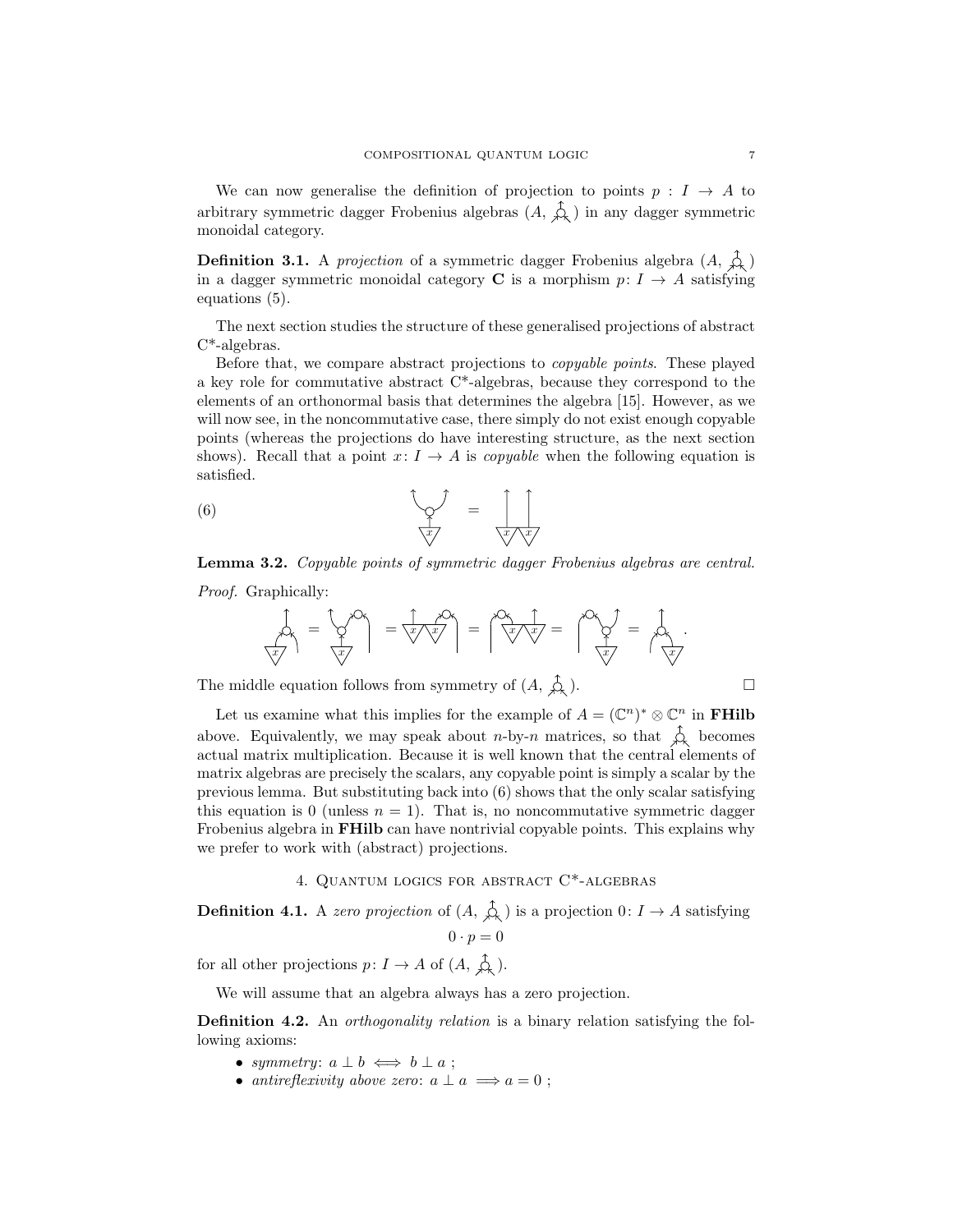• downward closure:  $a \leq a'$ ,  $b \leq b'$ ,  $a' \perp b' \implies a \perp b$ .

Lemma 4.3. We have



Proof. First, note the following stardard equation for Frobenius algebras:

$$
\begin{matrix}\n\mathbf{r} & \mathbf{r} \\
\mathbf{r} & \mathbf{r} \\
\mathbf{r} & \mathbf{r}\n\end{matrix}
$$

Then, the result follows from associativity:



Lemma 4.4. For projections we have:

(i)  $(p \cdot q)^* = q^* \cdot p^*$ ; (ii) If  $p \cdot q$  is a projection, then  $p \cdot q = q \cdot p$ .

Proof. (i) We have

$$
(p \cdot q)^* = \left(\bigotimes_{p \mid q} \bigotimes_{q \mid q}^* \bigotimes_{p \mid q}^* \bigotimes_{p \mid q} \bigotimes_{p \mid q}^* \bigotimes_{p \mid q}^* \bigotimes_{p \mid q}^* \bigotimes_{p \mid q}^* \bigotimes_{p \mid q}^* \bigotimes_{p \mid q}^* \bigotimes_{p}^* \bigotimes_{p}^* \bigotimes_{p}^* \bigotimes_{p}^* \bigotimes_{p}^* \bigotimes_{p}^* \bigotimes_{p}^* \bigotimes_{p}^* \bigotimes_{p}^* \bigotimes_{p}^* \bigotimes_{p}^* \bigotimes_{p}^* \bigotimes_{p}^* \bigotimes_{p}^* \bigotimes_{p}^* \bigotimes_{p}^* \bigotimes_{p}^* \bigotimes_{p}^* \bigotimes_{p}^* \bigotimes_{p}^* \bigotimes_{p}^* \bigotimes_{p}^* \bigotimes_{p}^* \bigotimes_{p}^* \bigotimes_{p}^* \bigotimes_{p}^* \bigotimes_{p}^* \bigotimes_{p}^* \bigotimes_{p}^* \bigotimes_{p}^* \bigotimes_{p}^* \bigotimes_{p}^* \bigotimes_{p}^* \bigotimes_{p}^* \bigotimes_{p}^* \bigotimes_{p}^* \bigotimes_{p}^* \bigotimes_{p}^* \bigotimes_{p}^* \bigotimes_{p}^* \bigotimes_{p}^* \bigotimes_{p}^* \bigotimes_{p}^* \bigotimes_{p}^* \bigotimes_{p}^* \bigotimes_{p}^* \bigotimes_{p}^* \bigotimes_{p}^* \bigotimes_{p}^* \bigotimes_{p}^* \bigotimes_{p}^* \bigotimes_{p}^* \bigotimes_{p}^* \bigotimes_{p}^* \bigotimes_{p}^* \bigotimes_{p}^* \bigotimes_{p}^* \bigotimes_{p}^* \bigotimes_{p}^* \bigotimes_{p}^* \bigotimes_{p}^* \bigotimes_{p}^* \bigotimes_{p}^* \bigotimes_{p}^* \bigotimes_{p}^* \bigotimes_{p}^* \bigotimes_{p}^* \bigotimes_{p}^* \bigotimes_{p}^* \bigotimes_{p}^* \bigotimes
$$

where the middle equation follows from Lemma 4.3. (ii) If  $p \cdot q = r$  then, by self-conjugateness of projections and (i),  $q \cdot p = q^* \cdot p^* = (p \cdot q)^* = r^* = r = p \cdot q$ .  $\Box$ 

Theorem 4.5. In a dagger symmetric monoidal category, projections on a symmetric dagger Frobenius algebra with a zero projection are partially ordered and come with an orthogonality relation.

*Proof.* The order is defined as  $p \leq q \iff p \cdot q = p$ . Reflexivity follows by the idempotence of projections. If  $p \cdot q = p$  and  $q \cdot p = q$  then by Lemma 4.4 (ii) we have  $p = q$ , so the order is anti-symmetric. If  $p \cdot q = p$  and  $q \cdot r = q$  then  $p \cdot r = p \cdot q \cdot r = p \cdot q = p$ , so the order is transitive.

Orthogonality is defined as  $p \perp q \iff p \cdot q = 0$ . Symmetry follows by Lemma 4.4 (ii) and anti-reflexivity above 0 by idempotence of projections. If  $p \cdot p' = p$ ,  $q \cdot q' = q$  and  $p' \cdot q' = 0$  then  $p \cdot q = p \cdot p' \cdot q' \cdot q = p \cdot 0 \cdot q = p \cdot 0 = 0$  where we twice relied on Lemma 4.4 (ii).

Remark 4.6. The zero projection guarantees that the partially ordered set has a bottom element.

Given a symmetric dagger Frobenius algebra  $(A, \overrightarrow{\mathcal{A}})$ , we will denote the partial order and orthogonality of the previous theorem as  $Proj(A, \hat{\mathcal{A}})$ . The following two examples correspond to the "pure classical" and the "pure quantum" in the "concrete" case of FHilb.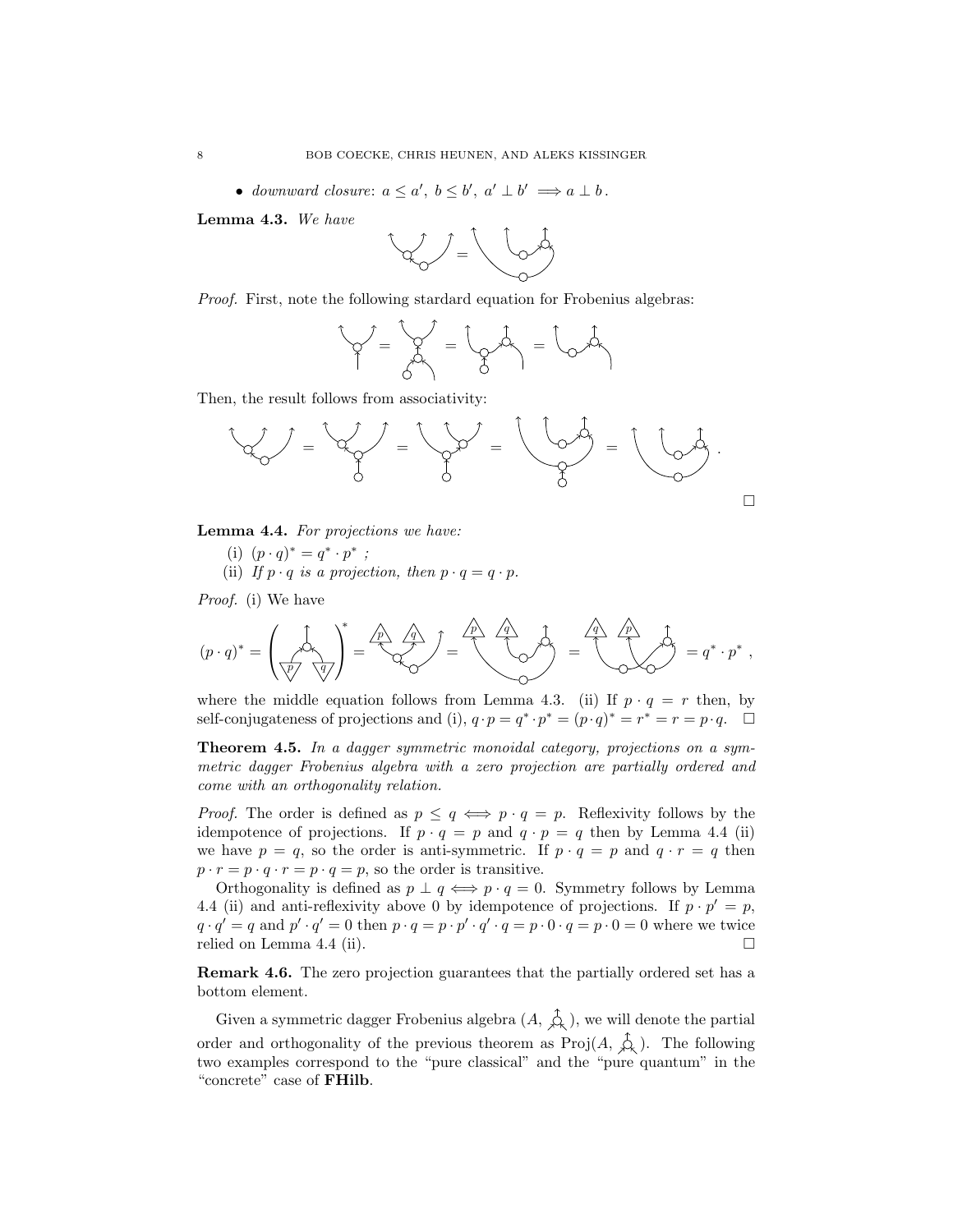**Example 4.7.** Commutative dagger special Frobenius algebras  $(H, \overrightarrow{\mathcal{L}})$  in **FHilb** correspond to orthonormal bases of H [15]. For  $\text{Proj}(H, \phi)$ , we obtain the atomistic Boolean algebra whose atoms are the 1-dimensional projections on the basis vectors.

Example 4.8. If H is a finite-dimensional Hilbert space with any chosen compact structure on it, then  $L(H) = (H^* \otimes H, \angle \wedge)$  is a symmetric dagger Frobenius algebra in FHilb. For  $Proj(L(H))$  we obtain the usual projection lattice of projections  $H \to H$ , the paradigmatic example in [3].

**Remark 4.9.** In [11], it is shown that algebras of the form  $(A^* \otimes A, \angle \wedge)$  are those that realise Selinger's CPM–construction as a fragment of the encompassing CP\*–construction. The commutative dagger special Frobenius algebras were the ones used to underpin abstract categories of stochastic maps in [14].

**Proposition 4.10.** Let  $(A, \overrightarrow{A})$  be any symmetric dagger Frobenius algebra in any dagger symmetric monoidal category. For  $p, q \in \text{Proj}(A, \hat{A})$ , the following are equivalent:

- (a) p and q commute;
- (b)  $p \cdot q \in \text{Proj}(A, \overrightarrow{\mathcal{A}});$

(c)  $p \cdot q$  is the greatest lower bound of p and q in the partial order  $\text{Proj}(A, \hat{\phi})$ .

*Proof.* Unfold the definitions of Theorem 4.5.

In general, every commutative monoid of idempotents is a meet-semilattice with respect to the order  $p \le q \iff p \cdot q = p$ , and if it is furthermore finite, then it is even a (complete) lattice. As shown in [14], in this case the notion of an idempotent can be generalised to arbitrary types  $A \rightarrow B$ . Considered together for all algebras, this always yields a cartesian bicategory of relations in the sense of Carboni-Walters [5]. The conclusion we draw from the previous proposition is the following: considering noncommutative algebras obstructs the construction of the categorical operation of composition.

## 5. Composing quantum logics

Given two symmetric dagger Frobenius algebras we can define their tensor as follows.

$$
(A,\,\mathop{\mathcal{A}}\limits^{\Lambda}_{\mathcal{A}_{\mathcal{A}}}) \otimes (B,\,\mathop{\mathcal{A}}\limits^{\Lambda}_{\mathcal{A}_{\mathcal{A}}}) := (A \otimes B,\,\mathop{\mathcal{A}}\limits^{\Lambda}_{\mathcal{A}_{\mathcal{A}}}\mathop{\mathcal{A}}\limits^{\Lambda}_{\mathcal{A}})
$$

It is easily seen to inherit the entire algebraic structure. So we can define a compositional structure on the corresponding partial orders with orthogonality as follows.

$$
\mathrm{Proj}(A, \overrightarrow{\mathcal{A}}) \otimes \mathrm{Proj}(B, \overrightarrow{\mathcal{A}}) := \mathrm{Proj}(A \otimes B, \overrightarrow{\mathcal{A}}\overrightarrow{\mathcal{A}}).
$$

By a *bi-order map* we mean a function of two variables that preserves the order in each argument separately when the other one is fixed (cf. bilinearity of the tensor product).

Theorem 5.1. The following is a bi-order map.

$$
-\otimes -\colon \operatorname{Proj}(A, \overrightarrow{\mathcal{A}}) \times \operatorname{Proj}(B, \overrightarrow{\mathcal{A}}) \to \operatorname{Proj}(A, \overrightarrow{\mathcal{A}}) \otimes \operatorname{Proj}(B, \overrightarrow{\mathcal{A}})
$$

$$
(p, q) \mapsto p \otimes q
$$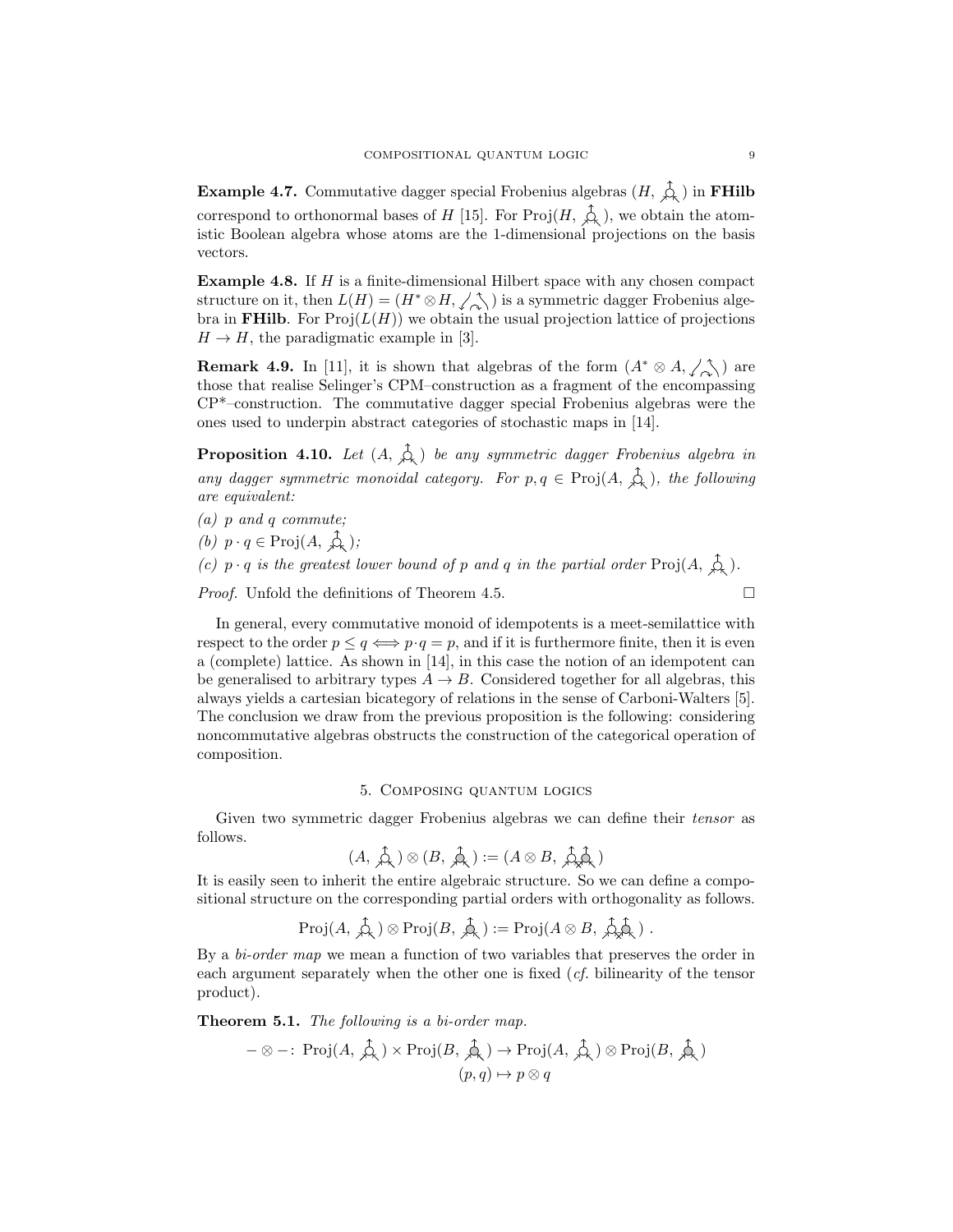If the monoidal structure moreover preserves zeros, that is, if  $0_A$  is a (necessarily unique) zero with respect to A then for all  $q: I \to B$  we have that  $0_A \otimes q$  is a zero with respect to  $A \otimes B$ , then the map  $-\otimes -$  also preserves orthogonality in each component.

*Proof.* If  $p \cdot p' = p$  then:

(p ⊗ q) · (p <sup>0</sup> ⊗ q) = p p q <sup>0</sup> q = p p <sup>0</sup> q q = (p · p 0 ) ⊗ (q · q) = p ⊗ q .

If  $p \cdot p' = 0$  then  $(p \otimes q) \cdot (p' \otimes q) = (p \cdot p') \otimes (q \cdot q) = 0_A \otimes q = 0_{A \otimes B}$ .

Remark 5.2. The assumption of the existence of zero projections as well as the assumption of monoidal structure preserving zeros, are both comprehended by the single assumption of the existence of a "zero scalar", that is, a morphism  $0<sub>I</sub> : I \rightarrow I$ such that for any other morphisms  $f, g : A \to B$  we have that  $0_I \otimes f = 0_I \otimes g$ . We can then define zero projections  $0_A := \lambda_A \circ (0_I \otimes 1_A) \circ \lambda_A^{-1}$  where  $\lambda_A : A \simeq I \otimes A$ .

# 6. Commutativity versus distributivity

Having abstracted projection lattices to the setting of arbitrary dagger symmetric monoidal categories, we can now consider other models than Hilbert spaces.

We will be interested in the category Rel of sets and relations, where the monoidal structure is taken to be Cartesian product, and the dagger is given by relational converse. This setting will provide a counterexample to equation (4). Here, symmetric dagger Frobenius algebras were identified by Pavlovic (in the commutative case) and Heunen–Contreras–Cattaneo (in general) in [33] and [25], respectively. They are in 1-to-1 correspondence with small groupoids. As it turns out, even in the commutative case, groupoids may yield nondistributive projection lattices.

**Proposition 6.1.** Let **G** be a groupoid, and  $(G, \hat{\lambda})$  the corresponding symmetric dagger Frobenius algebra in Rel. Elements of  $\text{Proj}(G, \varphi)$  are in 1-to-1 correspondence with subgroupoids of  $G$ , i.e. subcategories of  $G$  that are groupoids themselves.

*Proof.* This follows directly from [25, Theorem 16].

It immediately follows that in Rel, like in FHilb, the abstract projection lattice is a complete lattice, even though we are not dealing with finite sets.

**Corollary 6.2.** If  $(G, \hat{\uparrow}_{\lambda})$  is a symmetric dagger Frobenius algebra in Rel, then  $Proj(G, \hat{\mathcal{L}})$  forms a complete lattice.

*Proof.* The collection of subgroupoids is closed under arbitrary intersections.  $\square$ 

In fact, for our counterexample to equation  $(4)$ , it suffices to consider groups (*i.e.*) single-object groupoids). In this case abstract projections correspond to subgroups, and it is known precisely under which conditions the lattice of subgroupoids is distributive, thanks to the following classical theorem due to Ore. A group is locally cyclic when any finite subset of its elements generates a cyclic group.

**Theorem 6.3.** The lattice of subgroups of a group  $G$  is distributive if and only if G is abelian and locally cyclic.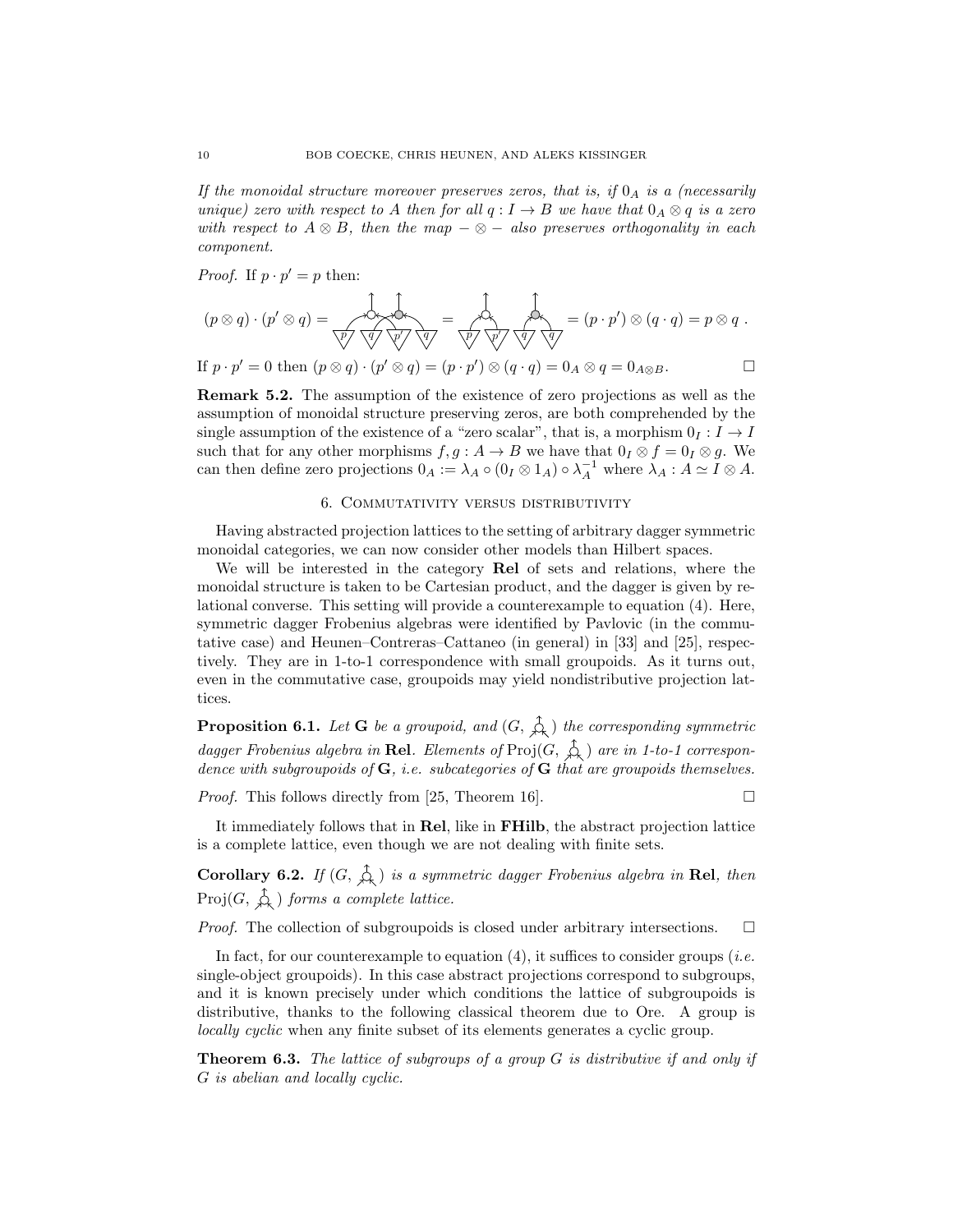*Proof.* See [32, Theorem 4].

Perhaps the simplest example of an abelian group that is not locally cyclic is  $\mathbb{Z}_2 \times \mathbb{Z}_2$ . It has three nontrivial subgroups, namely:

$$
a := \mathbb{Z}_2 \times \{0\};
$$
  
\n
$$
b := \{(0,0), (1,1)\};
$$
  
\n
$$
c := \{0\} \times \mathbb{Z}_2.
$$

But evidently distributivity breaks down:  $a \wedge (b \vee c) = a \neq 0 = (a \wedge b) \vee (a \wedge c)$ .

By Theorem 6.3, we know that the converse (distributive  $\implies$  commutative) holds for groups, but what about for arbitrary groupoids. Consider the groupoid with two objects x, y and the only non-identity arrows  $f: x \to y$  and  $f^{-1}: y \to x$ . The lattice of subgroupoids has the following Hasse diagram:



which is indeed distributive, but  $f \circ f^{-1} \neq f^{-1} \circ f$ . Thus we have proven the following corollary.

Corollary 6.4. For symmetric dagger Frobenius algebras  $(G, \overrightarrow{\mathcal{L}})$  in Rel:

$$
(G, \overrightarrow{A})
$$
 is commutative  $\overrightarrow{\Longleftarrow}$  Proj $(G, \overrightarrow{A})$  is distributive.

Let us finish by remarking on the copyable points in Rel. As in FHilb, they differ from the projections. But unlike in FHilb, where there are only trivial copyable points, copyable points in Rel are more interesting, for similar reasons as the above corollary.

**Lemma 6.5.** If  $(G, \hat{\uparrow}_{\mathcal{A}})$  is a symmetric dagger Frobenius algebra in Rel corresponding to a groupoid  $G$ , then its copyable points correspond to the connected components of G.

*Proof.* A point x of G in Rel corresponds to a subset  $X \subseteq \text{Mor}(\mathbf{G})$ . Copyability now means precisely that

$$
X^{2} = \{ (g, fg^{-1}) \mid f \in X, g \in \text{Mor}(\mathbf{G}), \text{dom}(f) = \text{dom}(g) \}.
$$

Hence if  $f \in X$ , and  $g \in \text{Mor}(\mathbf{G})$  has  $\text{dom}(f) = \text{dom}(g)$ , then also  $g \in X$ . Because  **is a groupoid, this means that X is precisely (the set of morphisms of a) connected** component of  $\mathbf G$ .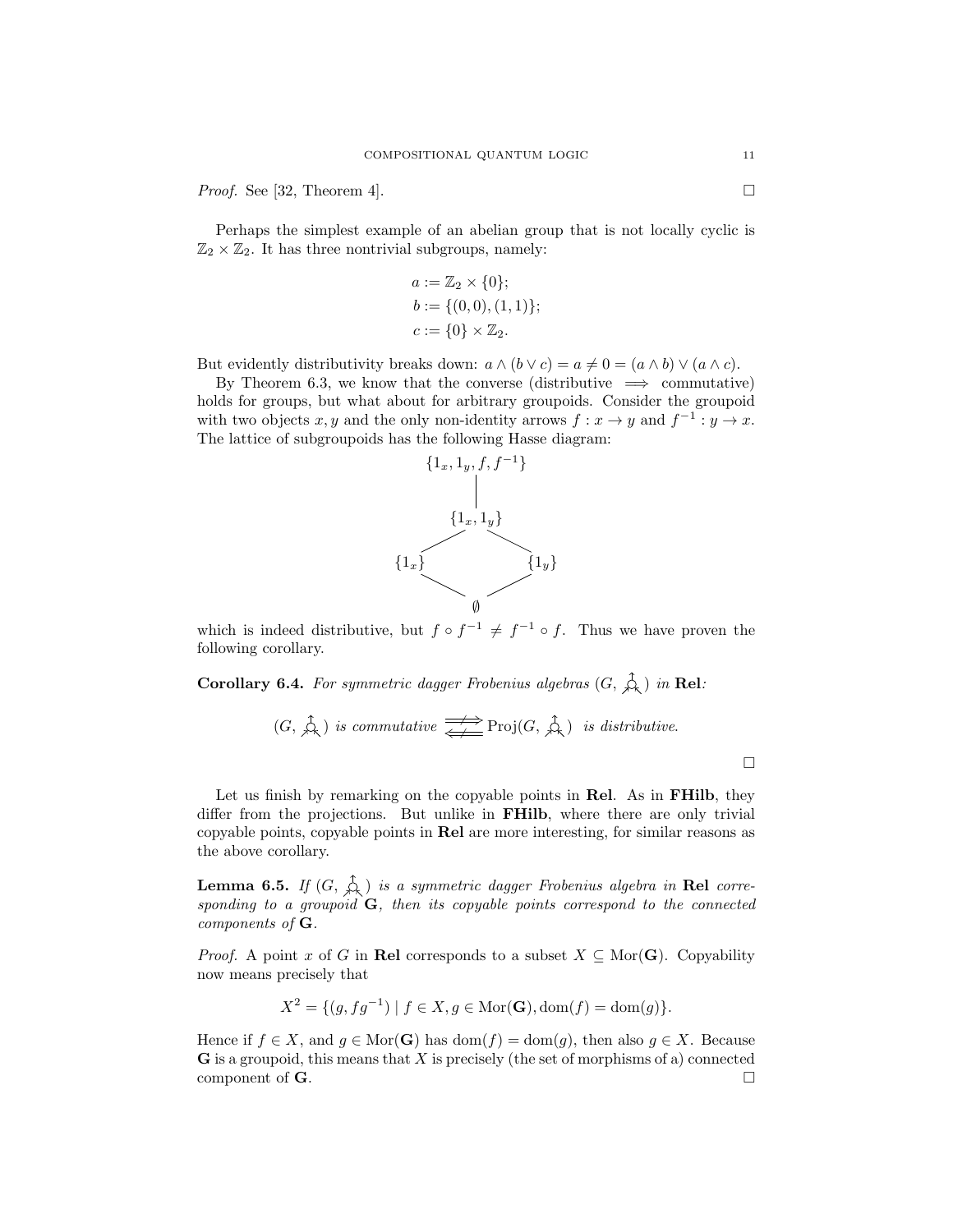### 7. Further work

From the point of view of traditional quantum logic, a number of questions arise, in particular about which categorical structure yields which order structure:

- when is the orthogonality relation an orthocomplementation?
- when do we obtain an orthoposet?
- when do we obtain an orthomodular poset?
- when is the partial order a (complete) lattice?
- when is this lattice Boolean, modular or orthomodular?

Conversely, what does the lattice structure say about the category? An important first step is the characterisation of dagger Frobenius algebras in more example categories besides FHilb and Rel.

There is a clear intuition of the comultiplication of the algebra being a "logical broadcasting operation" in the sense of [17]. A more general question then arises on the general operational significance of the partial ordering and orthogonality relation constructed in this paper.

One of the more recent compelling results which emerged from quantum logic is the Faure-Moore-Piron theorem [19] on the reconstruction of dynamics from the lattice structure together with the its operational interpretation. A key ingredient is the reliance on Galois adjoints. Does this construction have a counterpart within our framework, and its (to still be understood) operational significance?

#### **REFERENCES**

- [1] Samson Abramsky and Bob Coecke. A categorical semantics of quantum protocols. In Proceedings of the 19th Annual IEEE Symposium on Logic in Computer Science (LICS), pages 415–425. IEEE Computer Society, 2004. Extended version: arXiv:quant-ph/0402130.
- [2] Samson Abramsky and Chris Heunen. H\*-algebras and nonunital Frobenius algebras: first steps in infinite-dimensional categorical quantum mechanics. In Samson Abramsky and Michael Mislove, editors, Clifford Lectures, volume 71 of Proceedings of Symposia in Applied Mathematics, pages 1–24. American Mathematical Society, 2012.
- [3] Garrett Birkhoff and John von Neumann. The logic of quantum mechanics. Annals of Mathematics, 37:823–843, 1936.
- [4] Sergio Boixo and Chris Heunen. Entangled and sequential quantum protocols with dephasing. Physical Review Letters, 108:120402, 2012.
- [5] Aurelio Carboni and Robert F. C. Walters. Cartesian bicategories I. Journal of Pure and Applied Algebra, 49:11–32, 1987.
- [6] Giulio Chiribella, G. Mauro D'Ariano, and Paolo Perinotti. Informational derivation of quantum theory. Physical Review A, 84(1):012311, 2011.
- [7] Bob Coecke. Axiomatic description of mixed states from Selinger's CPM-construction. Electronic Notes in Theoretical Computer Science, 210:3–13, 2008.
- Bob Coecke. The logic of quantum mechanics take II. arXiv:1204.3458, 2012.
- [9] Bob Coecke, Bill Edwards, and Robert W. Spekkens. Phase groups and the origin of nonlocality for qubits. Electronic Notes in Theoretical Computer Science, 270(2):15-36, 2011. arXiv:1003.5005.
- [10] Bob Coecke and Chris Heunen. Pictures of complete positivity in arbitrary dimension. Quantum Phsyics and Logic, Electronic Proceedings in Theoretical Computer Science, 95:27–35, 2011.
- [11] Bob Coecke, Chris Heunen, and Aleks Kissinger. A category of classical and quantum channels. QPL'12, 2012.
- [12] Bob Coecke and Aleks Kissinger. The compositional structure of multipartite quantum entanglement. In Automata, Languages and Programming, Lecture Notes in Computer Science, pages 297–308. Springer, 2010. Extended version: arXiv:1002.2540.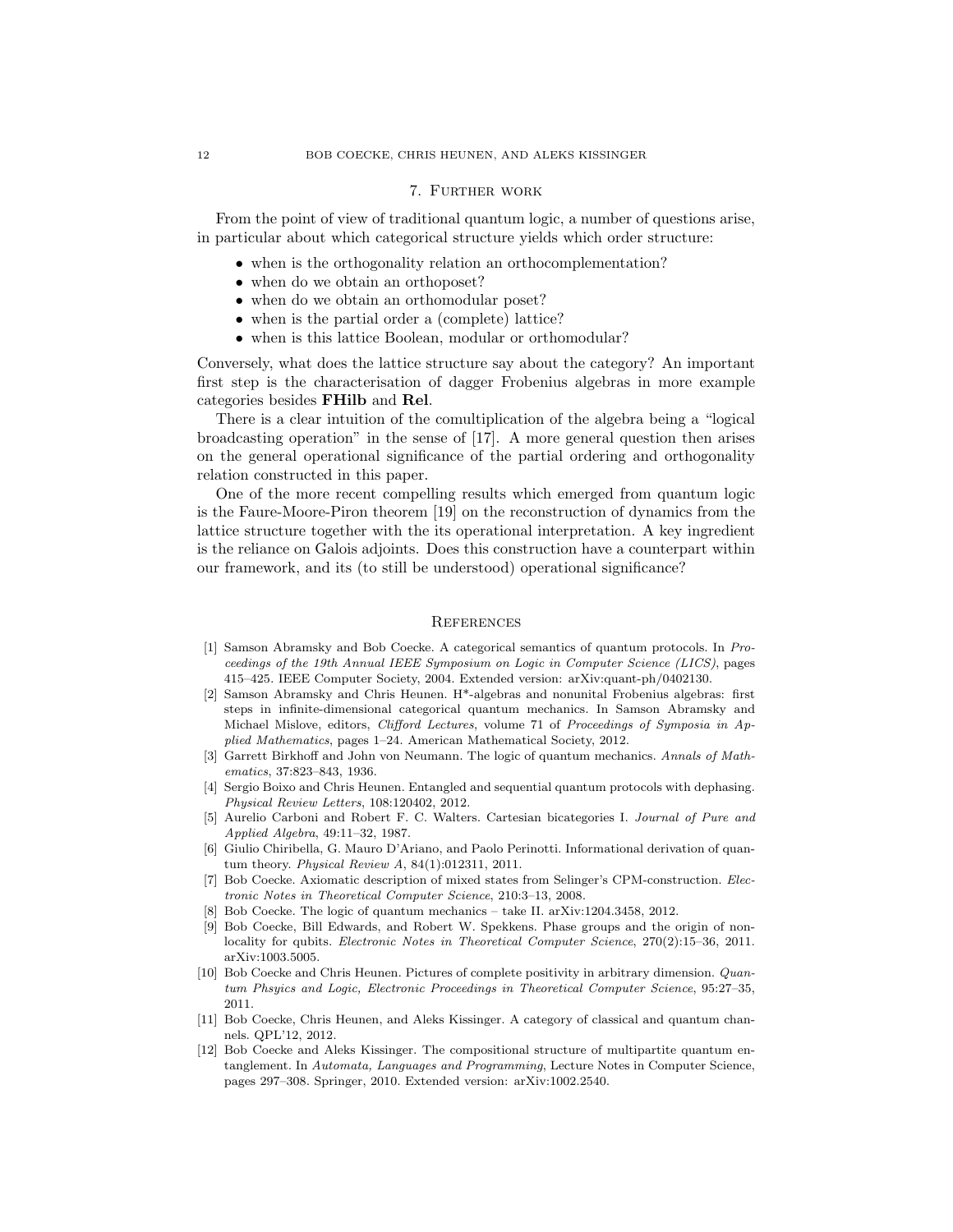- [13] Bob Coecke and Eric O. Paquette. Categories for the practicing physicist. In B. Coecke, ´ editor, New Structures for Physics, Lecture Notes in Physics, pages 167–271. Springer, 2011. arXiv:0905.3010.
- [14] Bob Coecke, Éric O. Paquette, and Duško Pavlović. Classical and quantum structuralism. In S. Gay and I. Mackie, editors, Semantic Techniques in Quantum Computation, pages 29–69. Cambridge University Press, 2010. arXiv:0904.1997.
- [15] Bob Coecke, Duško Pavlović, and Jamie Vicary. A new description of orthogonal bases. Mathematical Structures in Computer Science, to appear, 2011. arXiv:quant-ph/0810.1037.
- [16] Bob Coecke, Mehrnoosh Sadrzadeh, and Stephen Clark. Mathematical foundations for a compositional distributional model of meaning. Linguistic Analysis, 2010.
- [17] Bob Coecke and Robert W. Spekkens. Picturing classical and quantum Bayesian inference. Synthese, 186:651–696, 2012. arXiv:1102.2368.
- [18] Ross Duncan and Simon Perdrix. Rewriting measurement-based quantum computations with generalised flow. In Proceedings of ICALP, Lecture Notes in Computer Science, pages 285– 296. Springer, 2010.
- [19] Claude-Alain Faure, David J. Moore, and Constantin Piron. Deterministic evolutions and Schrödinger flows. Helvetica Physica Acta, 68(2):150–157, 1995.
- [20] David J. Foulis and Charlie H. Randall. Operational statistics. I. Basic concepts. Journal of Mathematical Physics, 13(11):1667–1675, 1972.
- [21] Andrew M. Gleason. Measures on the closed subspaces of a Hilbert space. Journal of Mathematics and Mechanics, 6:885–893, 1957.
- John Harding. A link between quantum logic and categorical quantum mechanics. International Journal of Theoretical Physics, 48(3):769–802, 2009.
- [23] John Harding. Daggers, kernels, Baer \*-semigroups, and orthomodularity. to appear in Journal of Philosophical Logic, 2010.
- [24] Lucien Hardy. Quantum theory from five reasonable axioms.  $arXiv:quant\text{-}ph/0101012$ , 2001.
- [25] Chris Heunen, Ivan Contreras, and Alberto S. Cattaneo. Relative frobenius algebras are groupoids. Journal of Pure and Applied Algebra, 217:114–124, 2012.
- [26] Chris Heunen and Bart Jacobs. Quantum logic in dagger kernel categories. Order, 27(2):177– 212, 2010.
- [27] Clare Horsman. Quantum picturalism for topological cluster-state computing. New Journal of Physics, 13:095011, 2011. arXiv:1101.4722.
- [28] Bart Jacobs. Orthomodular lattices, foulis semigroups and dagger kernel categories. Logical Methods in Computer Science, 6(2):1, 2010.
- [29] G. Max Kelly and Miguel L. Laplaza. Coherence for compact closed categories. Journal of Pure and Applied Algebra, 19:193–213, 1980.
- [30] Günther Ludwig. An Axiomatic Basis of Quantum Mechanics. 1. Derivation of Hilbert Space. Springer-Verlag, 1985.
- [31] George W. Mackey. The mathematical foundations of quantum mechanics. W. A. Benjamin, New York, 1963.
- [32] Oystein Ore. Structures and group theory II. Duke Mathematical Journal, 4(2):247–269, 1938.
- [33] Duško Pavlovic. Quantum and classical structures in nondeterminstic computation. In Proceedings of the 3rd International Symposium on Quantum Interaction, QI '09, pages 143–157, Berlin, Heidelberg, 2009. Springer-Verlag.
- [34] Constantin Piron. Axiomatique quantique. Helvetia Physica Acta, 37:439–468, 1964.
- [35] Constantin Piron. Foundations of quantum physics. W. A. Benjamin, 1976.
- [36] Miklós Rédei. Quantum Logic in Algebraic Approach. Kluwer, 1998.
- [37] Peter Selinger. Dagger compact closed categories and completely positive maps. Electronic Notes in Theoretical Computer Science, 170:139–163, 2007.
- [38] Peter Selinger. Idempotents in dagger categories (extended abstract). Electronic Notes in Theoretical Computer Science, 210:107–122, 2008.
- [39] Peter Selinger. A survey of graphical languages for monoidal categories. In B. Coecke, editor, New Structures for Physics, Lecture Notes in Physics, pages 275–337. Springer-Verlag, 2011. arXiv:0908.3347.
- [40] Maria Pia Solèr. Characterization of Hilbert spaces by orthomodular spaces. Communications in Algebra, 23(1):219–243, 1995.